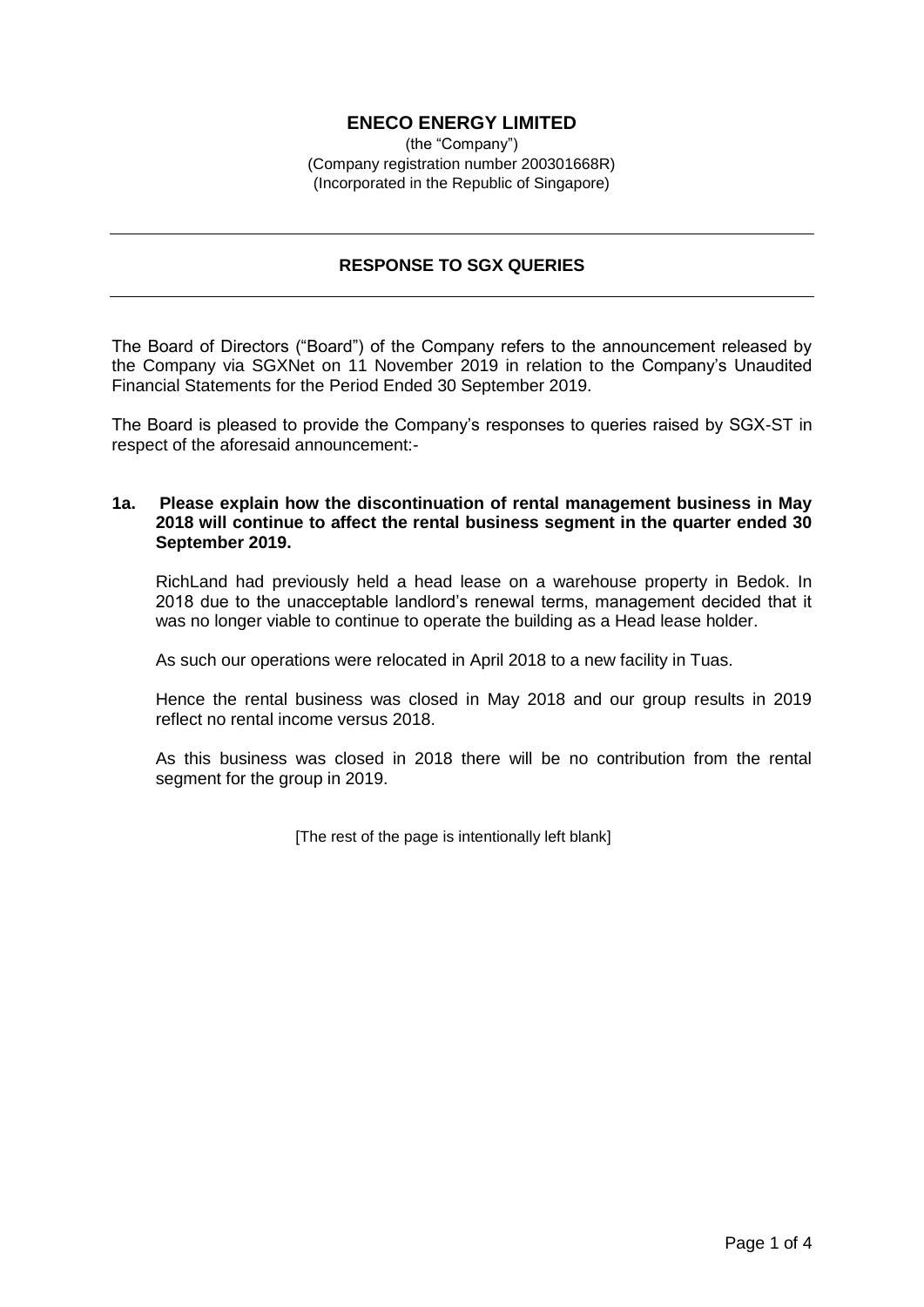**1b. Please provide the breakdown for Other Receivables for both current and noncurrent categories as at 30 September 2019 and as at 31 December 2018 and an explanation for the material variances. Please also provide the Board's assessment as to whether any impairment is required on the carrying value on the Group's Other Receivables and the bases for such an assessment.** 

|                            | 30 Sep 19 | 31 Dec 18      | <b>Variance</b> | <b>Material Variances</b>                                                                                         |
|----------------------------|-----------|----------------|-----------------|-------------------------------------------------------------------------------------------------------------------|
|                            | S\$'000   | <b>S\$'000</b> | <b>S\$'000</b>  |                                                                                                                   |
| Value Added Tax<br>("VAT") | 5,734     | 7,190          | (1, 456)        | The decrease was<br>largely<br>due<br>to to<br>farmout of Lemang<br>participating<br>interest from 16%<br>to 10%. |

#### **Other receivables (Non-current assets)**

#### **Other receivables (current assets)**

|                                             | 30 Sep 19      | 31 Dec 18      | Variance       | <b>Material Variances</b>                                                                                                             |
|---------------------------------------------|----------------|----------------|----------------|---------------------------------------------------------------------------------------------------------------------------------------|
|                                             | <b>S\$'000</b> | <b>S\$'000</b> | <b>S\$'000</b> |                                                                                                                                       |
| Deposits                                    | 553            | 860            | (307)          | Largely due to the<br>refund of fitout and<br>security deposits<br>and offset<br>of<br>- a<br>deposit<br>against<br>account payables. |
| Sundry<br>receivables                       | 870            | 944            | (74)           |                                                                                                                                       |
| <b>Disbursement</b><br>recoverable          | 32             | 43             | (11)           |                                                                                                                                       |
| Receivable from<br>joint venture<br>partner | 4,780          | -              | 4,780          | Net receivable from<br>farmout of Lemang<br>participating<br>6%<br>interest during the<br>year. Refer note 1)<br>below.               |
|                                             | 6,235          | 1,847          | (4,388)        |                                                                                                                                       |

- 1) Receivable from joint venture partner, relates to the net funding balance from the farmout of the 6% participating interest in the Lemang PSC to Mandala. As announced on 14 October 2019, the receivable balance is in dispute with Mandala.
- 2) The Board is of the opinion that there is no need for impairment of the other receivables (current assets) balance.
- 3) Other receivables (non-current assets), this is VAT reimbursable on the Oil and Gas business' upon full recovery of the cost recovery pool. The Board is of the opinion at this point in time that there is no need for impairment of the amount.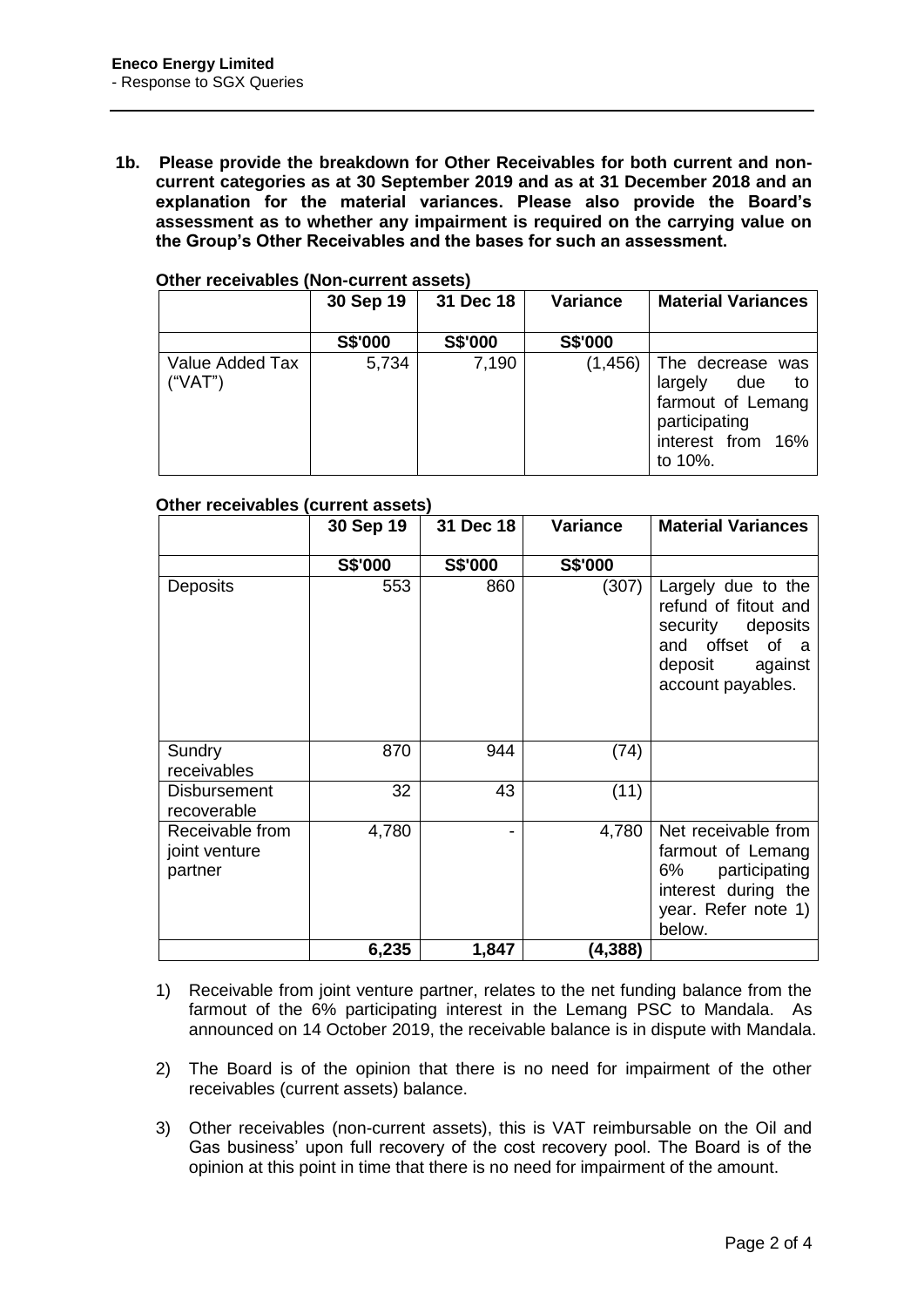# **1c. Please provide the breakdown for Other Payables for both current and noncurrent categories and an explanation for the material variances.**

|                                           | 30 Sep 19 | 31 Dec 18      | <b>Variance</b> | <b>Material Variances</b>                                                               |
|-------------------------------------------|-----------|----------------|-----------------|-----------------------------------------------------------------------------------------|
|                                           | S\$'000   | <b>S\$'000</b> | <b>S\$'000</b>  |                                                                                         |
| Advances from<br>joint venture<br>partner | 7,686     | 8,890          | (1,204)         | Decrease<br>in<br>payable to Mandala<br>production<br>via<br>proceeds in Lemang<br>PSC. |
| <b>Production bonus</b>                   | 250       | 242            | 8               |                                                                                         |
| Sundry payables<br>(Legal claims)         | 9,045     | 8,962          | 83              |                                                                                         |
| Payable to<br><b>Director</b>             |           | 743            | (743)           | Due to<br>reclassification from<br>non-current to<br>current.                           |
| Deferred rent<br>payable                  |           | 425            | (425)           | Reversal upon<br>adoption of SFRS(I)<br>16 Leases.                                      |
|                                           | 16,981    | 19,262         | (2,281)         |                                                                                         |

## **Other payables (Non-current liabilities)**

### **Other payables (current liabilities)**

|                                                                             | 30 Sep 19 | 31 Dec 18 | Variance | <b>Material Variances</b>                                                                                                                             |
|-----------------------------------------------------------------------------|-----------|-----------|----------|-------------------------------------------------------------------------------------------------------------------------------------------------------|
|                                                                             | S\$'000   | S\$'000   | S\$'000  |                                                                                                                                                       |
| Advances from<br>joint venture<br>partner                                   | 200       | 558       | (358)    | Decrease in payable<br>joint<br>venture<br>to<br>partner.                                                                                             |
| Cash calls<br>advanced from<br>joint venture<br>partner                     |           | 3,668     | (3,668)  | Offset as a result of<br>the<br>farmout<br>completion<br>οf<br>Lemang PSC<br>6%<br>participating interest<br>to Mandala.                              |
| <b>Accrued salaries</b><br>& benefits<br>(include payable<br>to a Director) | 3,873     | 3,518     | 355      | Largely<br>reclassification from<br>non-current<br>to<br>partially<br>current<br>offset<br>the<br>by<br>payment<br>0f<br>employee 13 month<br>salary. |
| Sundry payables                                                             | 4,531     | 3,741     | 790      | Largely accrual for<br>interest on<br>borrowings, partially<br>offset by settlement<br>of sundry payables.                                            |
| Security deposits                                                           | 8         | 8         |          |                                                                                                                                                       |
| from tenants                                                                |           |           |          |                                                                                                                                                       |
|                                                                             | 8,612     | 11,493    | (2,881)  |                                                                                                                                                       |